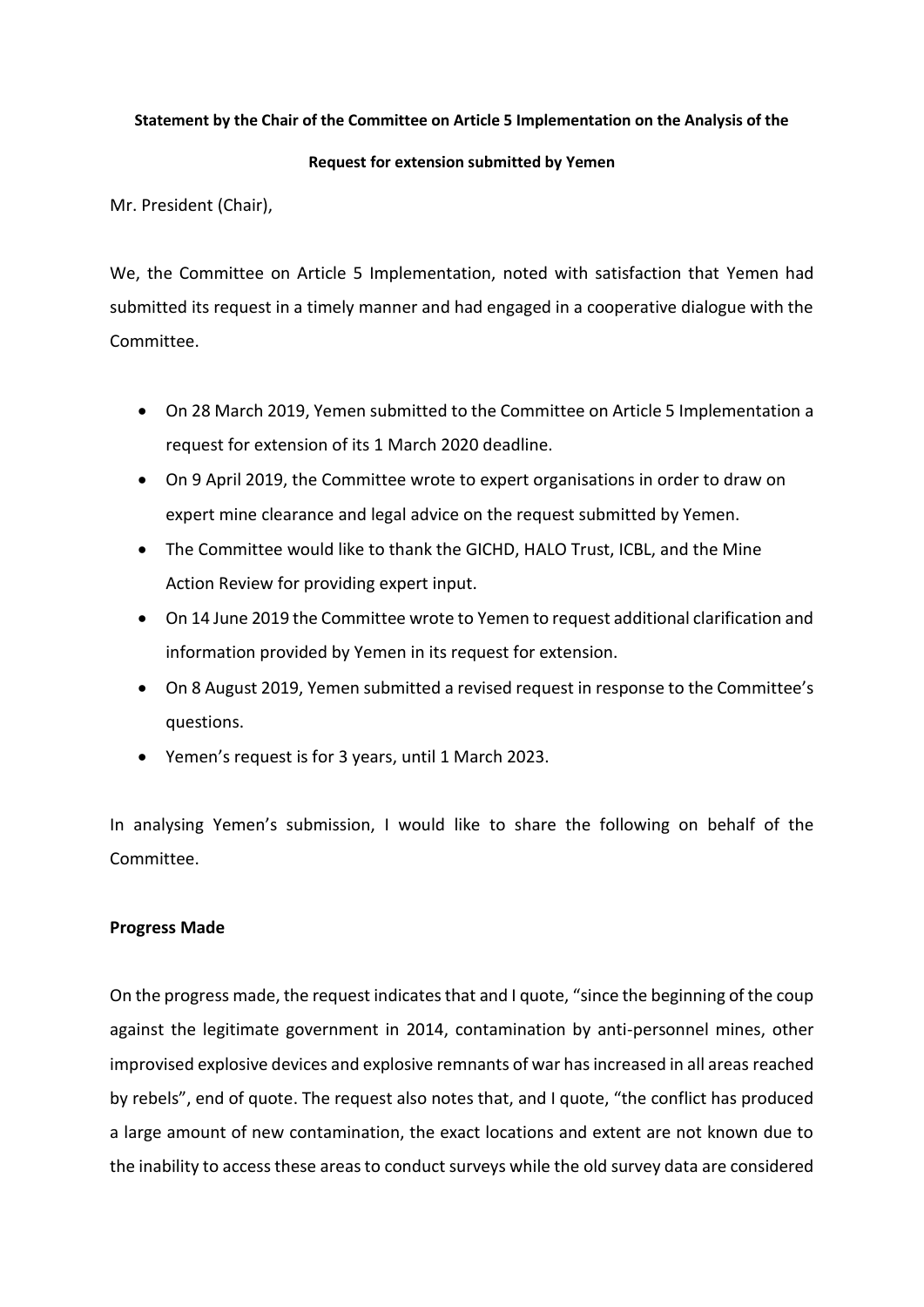outdated", end of quote. The Committee noted the difficult circumstances faced by Yemen and the importance of efforts made during the requesting period to assess the situation and develop a new baseline for contamination.

The request indicates that during the initial extension period, emergency mine action response began in 2016 with support from the United Nations Development Programme (UNDP). Based on these efforts Yemen released 28 mined areas measuring 291,333 square metres.

### **Yemen's remaining challenge**

The request indicates a remaining challenge of 326 hazard areas measuring 12,995,161 square metres.

The request indicates that due to a lack of access to contaminated areas Yemen is not in a position to offer a more accurate estimation of its remaining challenge. The Committee noted the importance of survey operations taking place as soon as possible and the importance of ensuring an evidence-based approach to the characterization of areas as a suspected or confirmed hazardous area.

The request contains a timeline for carrying out the following activities a) mine action emergency response (ongoing) b) nationwide non-technical survey, c) setting up of a prioritization system, d) update of current Standard Operating Procedures (SOPs), e) update of the current National Mine Action Standards (dependent on government approval), f) strengthening of the information management system, g) procuring new equipment, and h) establishing a coordination office for YEMAC (dependent on government approval).

The work plan contains additional activities that are planned to take place during the extension period including, a) an agreement on resource allocation of survey and emergency land release, b) expansion of partnerships with INGOs and commercial companies, c) increase in survey and demining capacities, d) development of a staff training plan, e) open YEMAC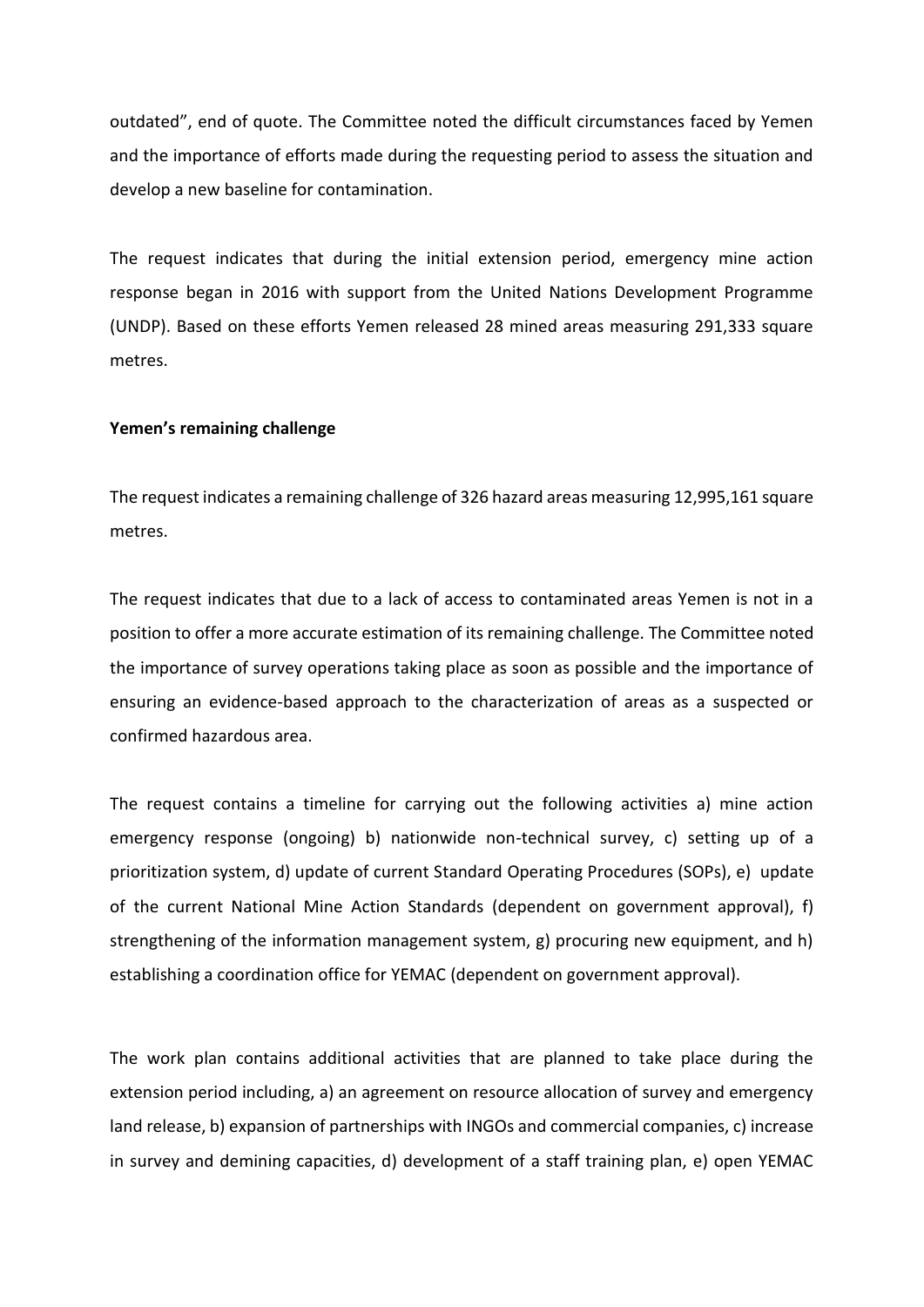branches in Taiz and Marib to facilitate mine action along the west coast and other western districts, f) develop a new training plan for staff to address IEDs, sea mines and other explosive ordnance.

### **Concluding Remarks**

In conclusion, the Committee noted that the request includes other relevant information that may be of use to the States Parties in assessing and considering the request, including further detail on socio-economic implications of remaining contamination, information on landmine victims and efforts to ensure the exclusion of civilians from mined areas, information on current survey and clearance capacity, maps and annexed tables. The Committee noted that by requesting a three-year extension, Yemen was projecting that it would need approximately two and a half years from the date of submission of its request to obtain clarity regarding the remaining challenge, produce a detailed plan and submit a further extension request.

The Committee noted with satisfaction that the information provided in the request and subsequently in responses to the Committee's questions are comprehensive, complete and clear. The Committee further noted that the plan presented by Yemen is ambitious but workable and states clearly which factors could affect the pace of implementation. The Committee noted that the plan's success is based on increased security, access, recruitment of additional survey teams and significant co-contribution of international funding. The Committee noted that the Convention would benefit from Yemen reporting annually, by 30 April, to the States Parties, as part of its Article 7 obligations, on the following:

- a. Progress made relative to the activities listed in its 2020-2023 work plan;
- b. The outcome of survey efforts and how additional clarity obtained may change Yemen's understanding of the remaining implementation challenge;
- c. Progress made in addressing mined areas during the extension period disaggregated by area cancelled, reduced and cleared;
- d. Resources obtained relative to needs expressed in the request, including resources provided by the Government of Yemen itself;